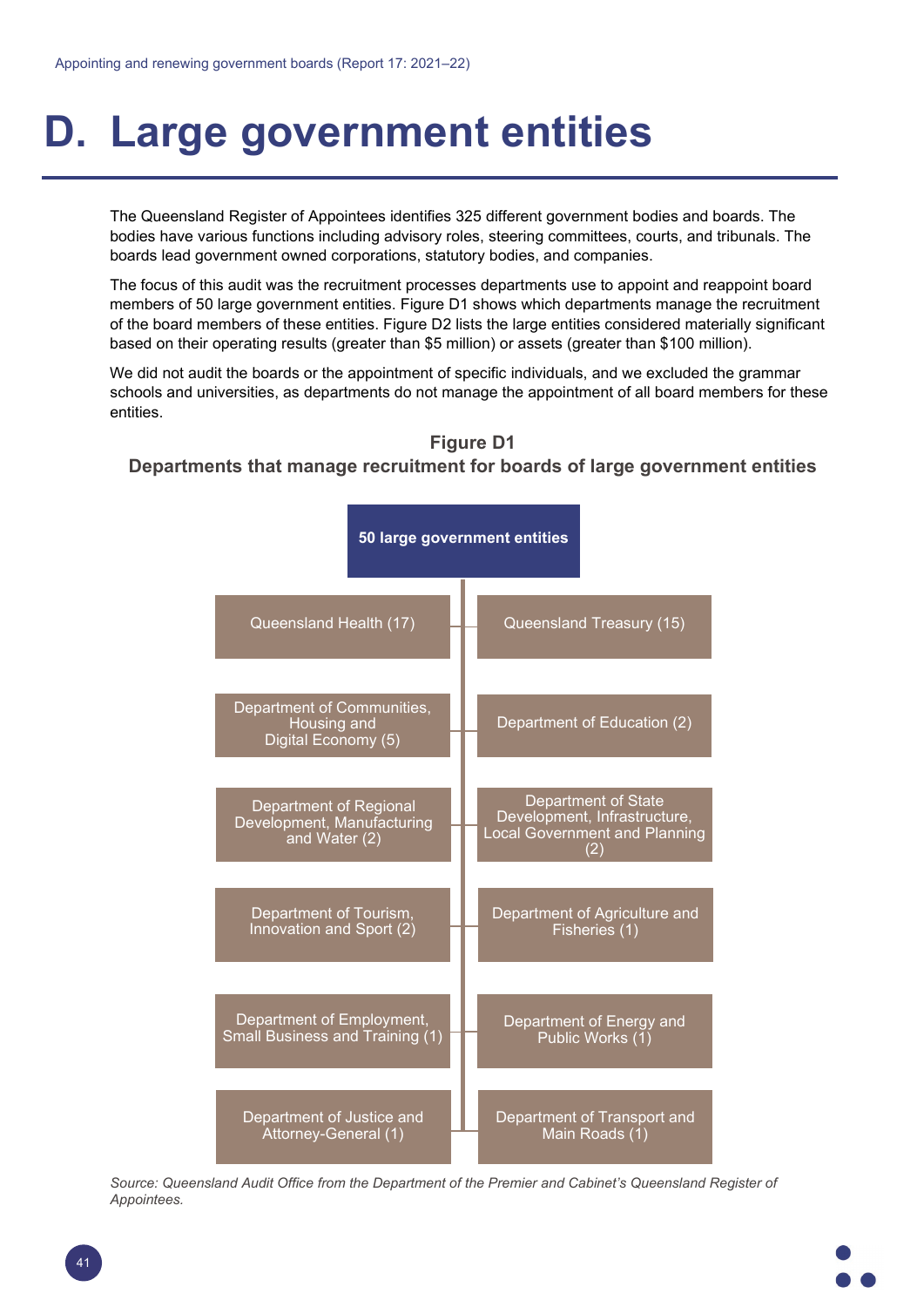## **Figure D2 Boards of large government entities – revenue and assets for the 2021 financial year**

| <b>Body name</b>                                                                                | <b>Department</b><br>responsible                                | <b>Revenue</b><br>(\$'000) | <b>Net</b><br>operating<br>result<br>(\$'000) | <b>Total</b><br>assets<br>(\$'000) |  |  |
|-------------------------------------------------------------------------------------------------|-----------------------------------------------------------------|----------------------------|-----------------------------------------------|------------------------------------|--|--|
|                                                                                                 | <b>Government owned corporations</b>                            |                            |                                               |                                    |  |  |
| <b>CleanCo Queensland Limited</b>                                                               | Queensland<br>Treasury                                          | 253,615                    | (15, 917)                                     | 464,674                            |  |  |
| <b>CS Energy Limited</b>                                                                        | Queensland<br>Treasury                                          | 1,084,883                  | (266, 135)                                    | 1,862,062                          |  |  |
| <b>Energy Queensland Limited</b>                                                                | Queensland<br>Treasury                                          | 4,906,000                  | 302,000                                       | 26,754,000                         |  |  |
| Far North Queensland Ports Corporation<br>Limited (trading as Ports North)                      | Queensland<br>Treasury                                          | 48,610                     | (6, 179)                                      | 408,232                            |  |  |
| Gladstone Ports Corporation Limited                                                             | Queensland<br>Treasury                                          | 516,592                    | 93,462                                        | 2,480,954                          |  |  |
| North Queensland Bulk Ports Corporation<br>Limited                                              | Queensland<br>Treasury                                          | 117,904                    | 15,897                                        | 812,987                            |  |  |
| Port of Townsville Ltd                                                                          | Queensland<br>Treasury                                          | 77,171                     | 14,327                                        | 883,143                            |  |  |
| <b>QIC Limited</b>                                                                              | Queensland<br>Treasury                                          | 532,302                    | 71,560                                        | 501,742                            |  |  |
| Queensland Electricity Transmission<br>Corporation Limited (trading as Powerlink<br>Queensland) | Queensland<br>Treasury                                          | 985,208                    | 86,969                                        | 8,307,647                          |  |  |
| <b>Stanwell Corporation Limited</b>                                                             | Queensland<br>Treasury                                          | 2,735,632                  | 375,437                                       | 3,555,278                          |  |  |
| <b>Sunwater Limited</b>                                                                         | Queensland<br>Treasury                                          | 475,073                    | 39,026                                        | 1,115,277                          |  |  |
| <b>Statutory bodies</b>                                                                         |                                                                 |                            |                                               |                                    |  |  |
| Board of the Queensland Museum                                                                  | Department of<br>Communities,<br>Housing and<br>Digital Economy | 2,858                      | (2, 456)                                      | 55,067                             |  |  |
| Cairns and Hinterland Hospital and Health<br>Service                                            | Queensland Health                                               | 110,558                    | 28                                            | 922,964                            |  |  |
| Central Queensland Hospital and Health<br>Service                                               | Queensland Health                                               | 698,395                    | (2,701)                                       | 469,714                            |  |  |
| Central West Hospital and Health Service                                                        | Queensland Health                                               | 92,900                     | 45                                            | 106,134                            |  |  |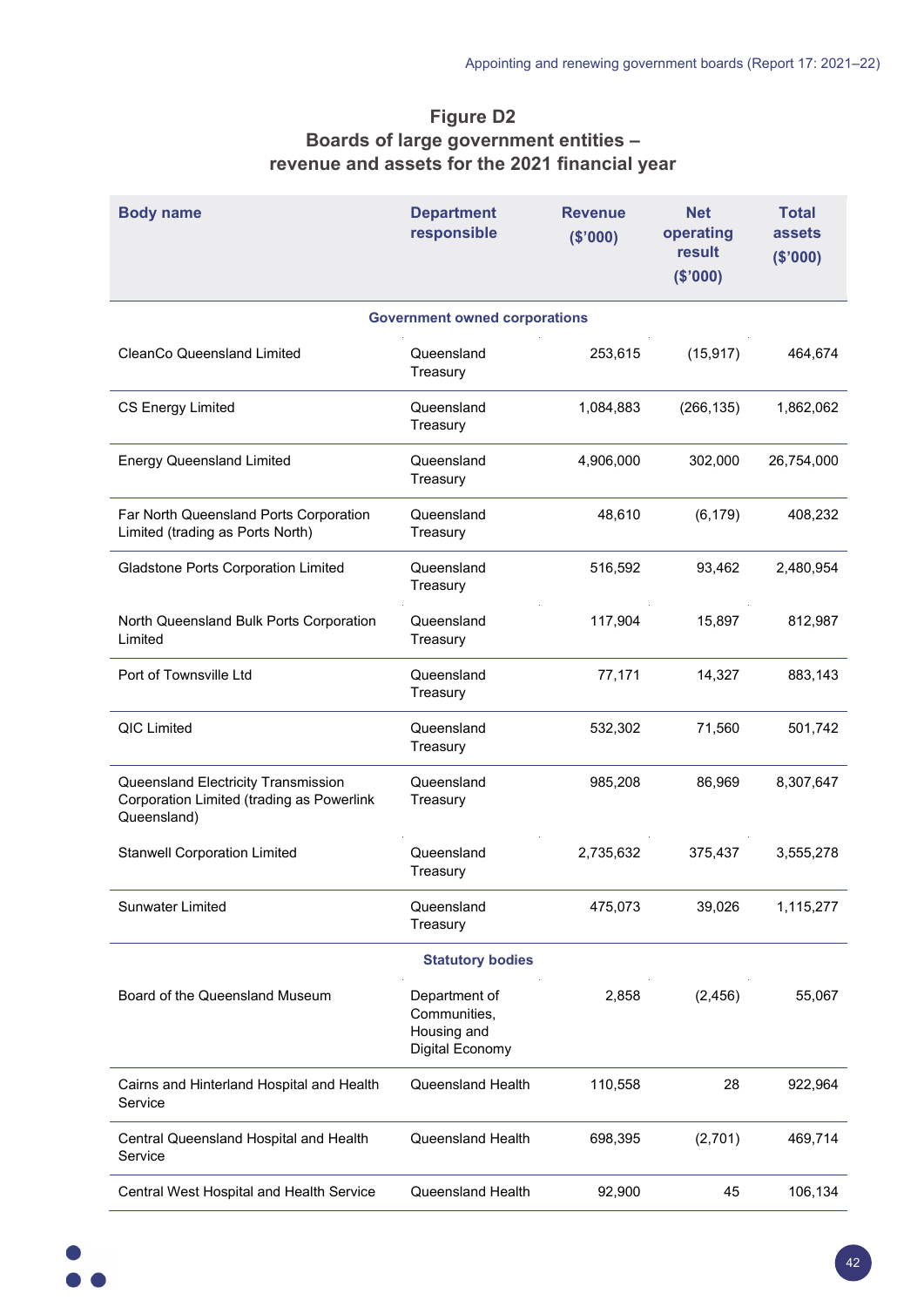| <b>Body name</b>                                                   | <b>Department</b><br>responsible                                        | <b>Revenue</b><br>(\$'000) | <b>Net</b><br>operating<br>result<br>(\$'000) | <b>Total</b><br>assets<br>(\$'000) |
|--------------------------------------------------------------------|-------------------------------------------------------------------------|----------------------------|-----------------------------------------------|------------------------------------|
| Children's Health Queensland Hospital and<br><b>Health Service</b> | Queensland Health                                                       | 923,881                    | 2,908                                         | 1,182,972                          |
| Darling Downs Hospital and Health Service                          | <b>Queensland Health</b>                                                | 945,504                    | 10,626                                        | 543,038                            |
| Gladstone Area Water Board                                         | Department of<br>Regional<br>Development,<br>Manufacturing and<br>Water | 69,847                     | 12,368                                        | 752,473                            |
| Gold Coast Hospital and Health Service                             | Queensland Health                                                       | 1,808,003                  | 10,634                                        | 1,785,298                          |
| Gold Coast Waterways Authority                                     | Department of<br>Transport and<br>Main Roads                            | 23,302                     | 8,831                                         | 221,952                            |
| Legal Aid Queensland                                               | Department of<br>Justice and<br>Attorney-General                        | 165,064                    | 9,800                                         | 115,500                            |
| Library Board of Queensland                                        | Department of<br>Communities,<br>Housing and<br>Digital Economy         | 79,873                     | 996                                           | 158,923                            |
| Mackay Hospital and Health Service                                 | Queensland Health                                                       | 529,998                    | 3,329                                         | 419,041                            |
| Metro North Hospital and Health Service                            | Queensland Health                                                       | 3,380,369                  | 11,703                                        | 2,496,065                          |
| Metro South Hospital and Health Service                            | <b>Queensland Health</b>                                                | 2,773,105                  | 1,052                                         | 1,471,404                          |
| Mount Isa Water Board                                              | Department of<br>Regional<br>Development,<br>Manufacturing and<br>Water | 27,224                     | 6,109                                         | 174,291                            |
| North West Hospital and Health Service                             | Queensland Health                                                       | 206,702                    | 366                                           | 130,861                            |
| Queensland Art Gallery Board of Trustees                           | Department of<br>Communities,<br>Housing and<br>Digital Economy         | 75,116                     | 12,998                                        | 632,327                            |
| Queensland Building and Construction<br>Commission                 | Department of<br><b>Energy and Public</b><br>Works                      | 303,315                    | 61,160                                        | 561,609                            |
| Queensland Bulk Water Supply Authority<br>(trading as Seqwater)    | Queensland<br>Treasury                                                  | 1,039,195                  | 12,596                                        | 11,738,627                         |
| Queensland Curriculum and Assessment<br>Authority                  | Department of<br>Education                                              | 8,088                      | 9,809                                         | 47,020                             |

 $\bullet$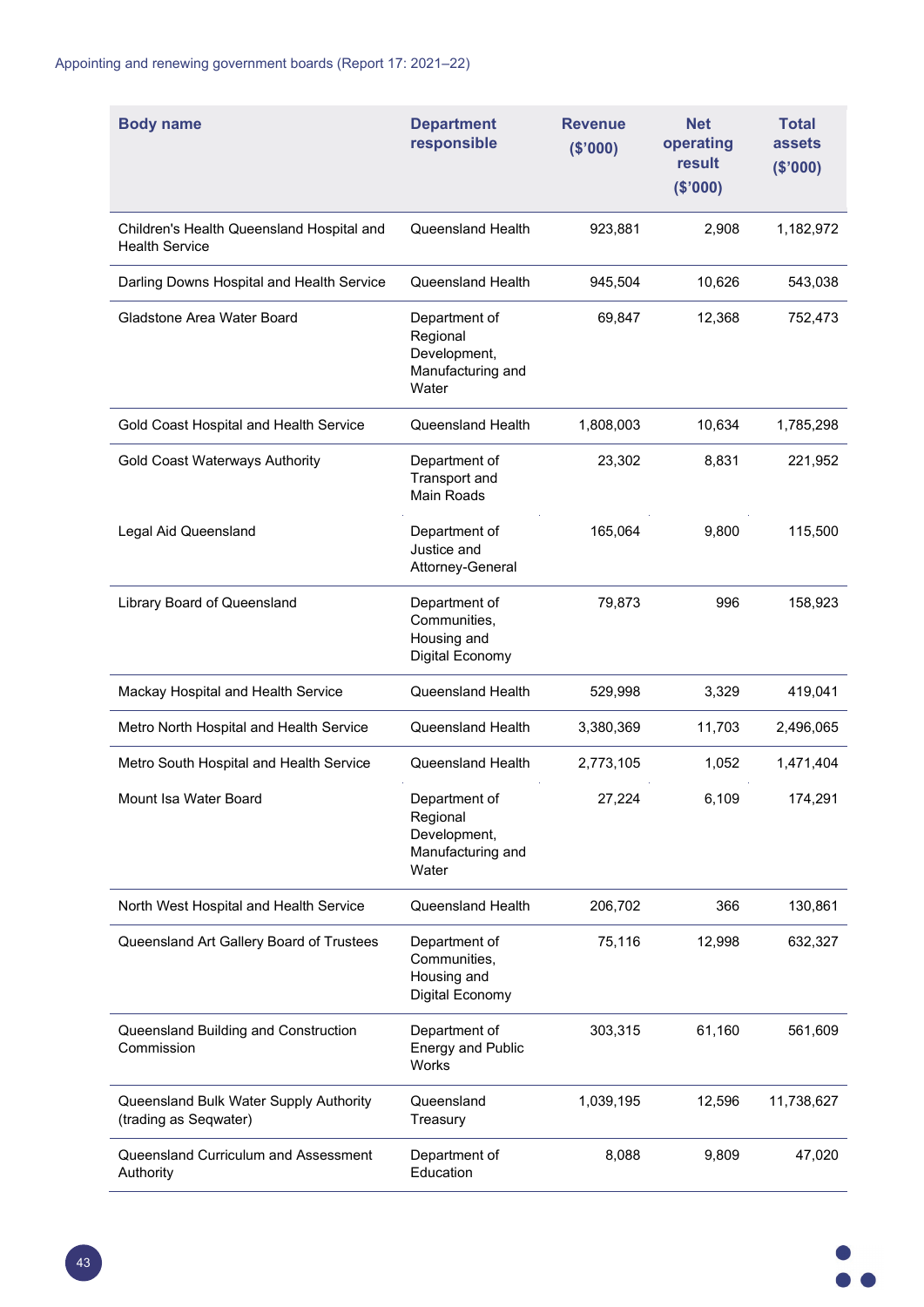| <b>Body name</b>                                                                              | <b>Department</b><br>responsible                                                                            | <b>Revenue</b><br>(\$'000) | <b>Net</b><br>operating<br>result<br>(\$'000) | <b>Total</b><br>assets<br>(\$'000) |
|-----------------------------------------------------------------------------------------------|-------------------------------------------------------------------------------------------------------------|----------------------------|-----------------------------------------------|------------------------------------|
| Queensland Performing Arts Trust                                                              | Department of<br>Communities,<br>Housing and<br>Digital Economy                                             | 53,531                     | 2,347                                         | 35,292                             |
| Queensland Rail                                                                               | Queensland<br>Treasury                                                                                      | 2,222,495                  | 186,464                                       | 8,336,785                          |
| Queensland Reconstruction Authority                                                           | Department of<br><b>State</b><br>Development,<br>Infrastructure,<br><b>Local Government</b><br>and Planning | 704,337                    | (7, 873)                                      | 42,489                             |
| Queensland Rural and Industry<br>Development Authority                                        | Department of<br>Agriculture and<br><b>Fisheries</b>                                                        | 293,265                    | 70,138                                        | 1,445,287                          |
| Queensland Treasury Corporation Capital<br><b>Markets Board</b>                               | Queensland<br>Treasury                                                                                      | 203,416                    | 115,651                                       | 131,742,729                        |
| Queensland Treasury Corporation State<br><b>Investment Advisory Board</b>                     | Queensland<br>Treasury                                                                                      | 4,676,076                  |                                               | 37,815                             |
| <b>Residential Tenancies Authority</b>                                                        | Department of<br>Communities,<br>Housing and<br>Digital Economy                                             | 70,357                     | 35,297                                        | 1,018,982                          |
| South Bank Corporation                                                                        | Department of<br><b>State</b><br>Development,<br>Infrastructure,<br><b>Local Government</b><br>and Planning | 55,873                     | (10, 983)                                     | 817,405                            |
| South West Hospital and Health Service                                                        | Queensland Health                                                                                           | 179,052                    | 5,692                                         | 262,512                            |
| <b>Stadiums Queensland</b>                                                                    | Department of<br>Tourism,<br>Innovation and<br>Sport                                                        | 118,998                    | (55, 495)                                     | 1,589,912                          |
| Sunshine Coast Hospital and Health Service                                                    | Queensland Health                                                                                           | 1,355,175                  | (21, 282)                                     | 1,979,926                          |
| <b>TAFE Queensland</b>                                                                        | Department of<br>Employment,<br><b>Small Business</b><br>and Training                                       | 668,102                    | 2,225                                         | 434,816                            |
| The Council of the Queensland Institute of<br>Medical Research (trading as QIMR<br>Berghofer) | Queensland Health                                                                                           | 131,823                    | 32,190                                        | 516,954                            |